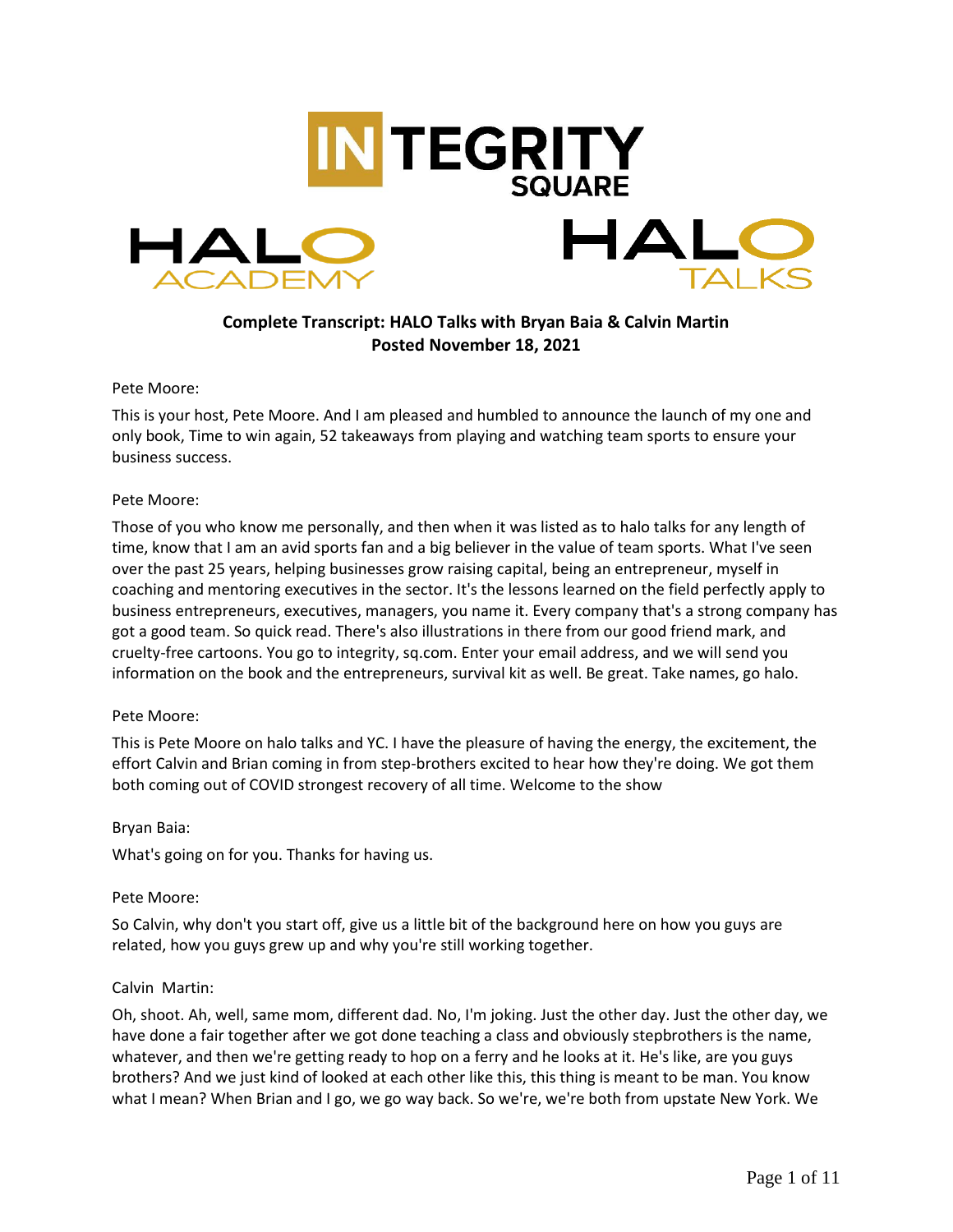worked together in the same gym. Back in 2014, we had a mutual friend who recruited us, both. Brian had already been there and I just came back from living in New York city my first time. And we just hit it off. Same personalities, both Geminis people realized that we had the same sense of humor. And from there, it really just, it started to grow a lot of the females in the gym noticed that Brian and I had a rather unique set of glutes. So we said, it. And we measured them one day. And on top of everything else that we have in common come to find out, we both have 44 inch glutes. I mean, talk about that as far as he's concerned,

### Pete Moore:

I don't know if they track that on ancestry.com, but that's a little bit weird dude,

Bryan Baia:

You? Wait, you and Dave didn't you guys never measured your glucose before.

#### Pete Moore:

Yeah, I mean, we will have today. I mean, I got to, I got to go to the home Depot and see if I can get one of the big ones that they use. I'm

Bryan Baia:

Telling you it's a game changer.

Pete Moore:

It's a game challenge to have other people around when I do it though.

Bryan Baia:

Well, if you need ride it out to be there to show you guys how it works, I mean, we're more than happy to lend it.

#### Pete Moore:

I would rather I'd rather do a podcast first. See how this goes and then we'll take the, the glute hangout next

#### Bryan Baia:

The minutes. We'll see what this is all about. And if you pass the test and we'll be over in about 45

Pete Moore:

Wanting to all this podcast, man, at any time abruptly, abruptly without warning.

#### Bryan Baia:

Yeah. So, I mean, yeah, you take, maybe take the good thing out of it and I'll keep it in.

Pete Moore: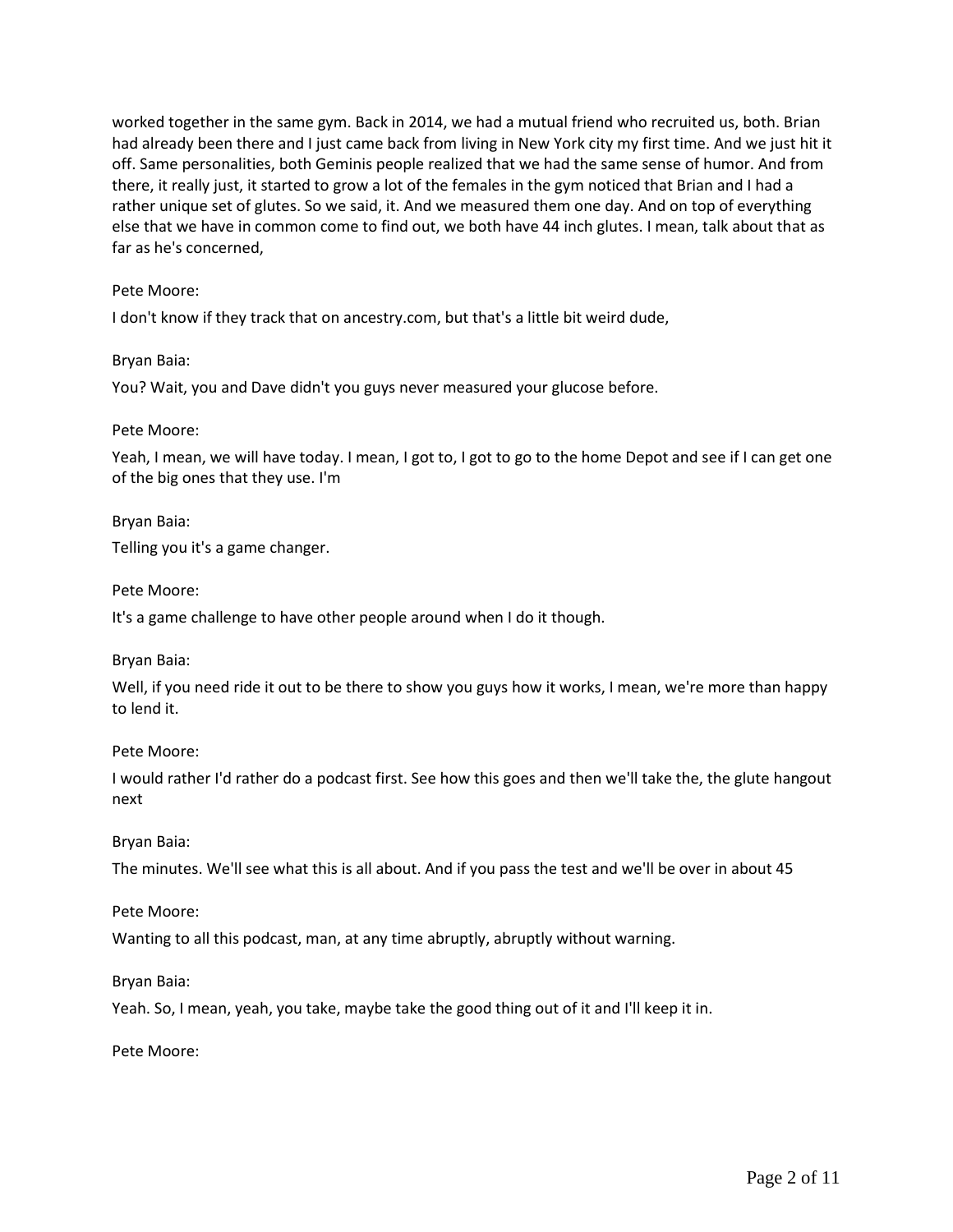Yeah. We'll keep it in. Then we'll go on straight, no matter what happens. There's no edits to this. I'm guaranteed. So, so Brian, what were you doing at the time? How'd you get to the city and you know, give us a little bit of the chronology here.

### Bryan Baia:

Yes. I mean, it was 2013 when me and Cal first came together and we trained through that next year, 2014. And then I made the decision to come down to New York city January 20, 15, trained at, at Equinox spread on park avenue for street three and a half years, actually almost four years. So that's where I really got my start and started meeting people and making a name for myself in the L by that time, you know, I was ready to go privately did the private business, which I'm currently in right now. And then by that time, Cal was back in the city for at least, you know, three or four years. And that's really what we were ready to set out to do. Eventually it was like bound to happen, where we wanted to come together and, you know, do this thing together. So,

### Pete Moore:

So before we move on, I'm an avid soccer goalie now retired. So you have on your LinkedIn, which is awesome that you're a summer camp, a soccer counselor. Got to bring that up. Let's talk about soccer for at least 60 to 90 seconds.

### Bryan Baia:

Yeah, I least. Yes. That's the thing. A lot of people don't think at all that I'm a soccer player, but that was my sport. Growing up. A lot of people think I was a wrestler or a football player just because I got 18 inch biceps not going to brag or anything, but soccer was really what like made me an athlete and I, you know, I did well. I was, I was a mid-back I loved play defense.

#### Pete Moore:

We were stopper stoppers stop dude, goalie, man. So you were like my best friend's negative. You'll keep her bro. I got it. I don't care how big your biceps I could use my hands.

#### Speaker 4:

Exactly. You can use your actual hands

#### Pete Moore:

Yeah. That's why I started playing goalie. Cause I'm like, hold on. No else. I use my hands. It seems like pretty big benefit and I'll have to run and I was eating a lot of. Thanks to guys like you.

#### Bryan Baia:

Yeah, man. I, I always best friend always the goal is best friend.

#### Pete Moore:

So how did that, you know, you'll getting in and you know, we, we wrote this book, Dave and I, and, and this my caricature is time to win. Again. We talked about team sports and taking all of the traits of running a winning team and infusing that into a business. You know, now you're doing it with your stepbrother. What do you think? Some of the key takeaways from being the stopper and you know, the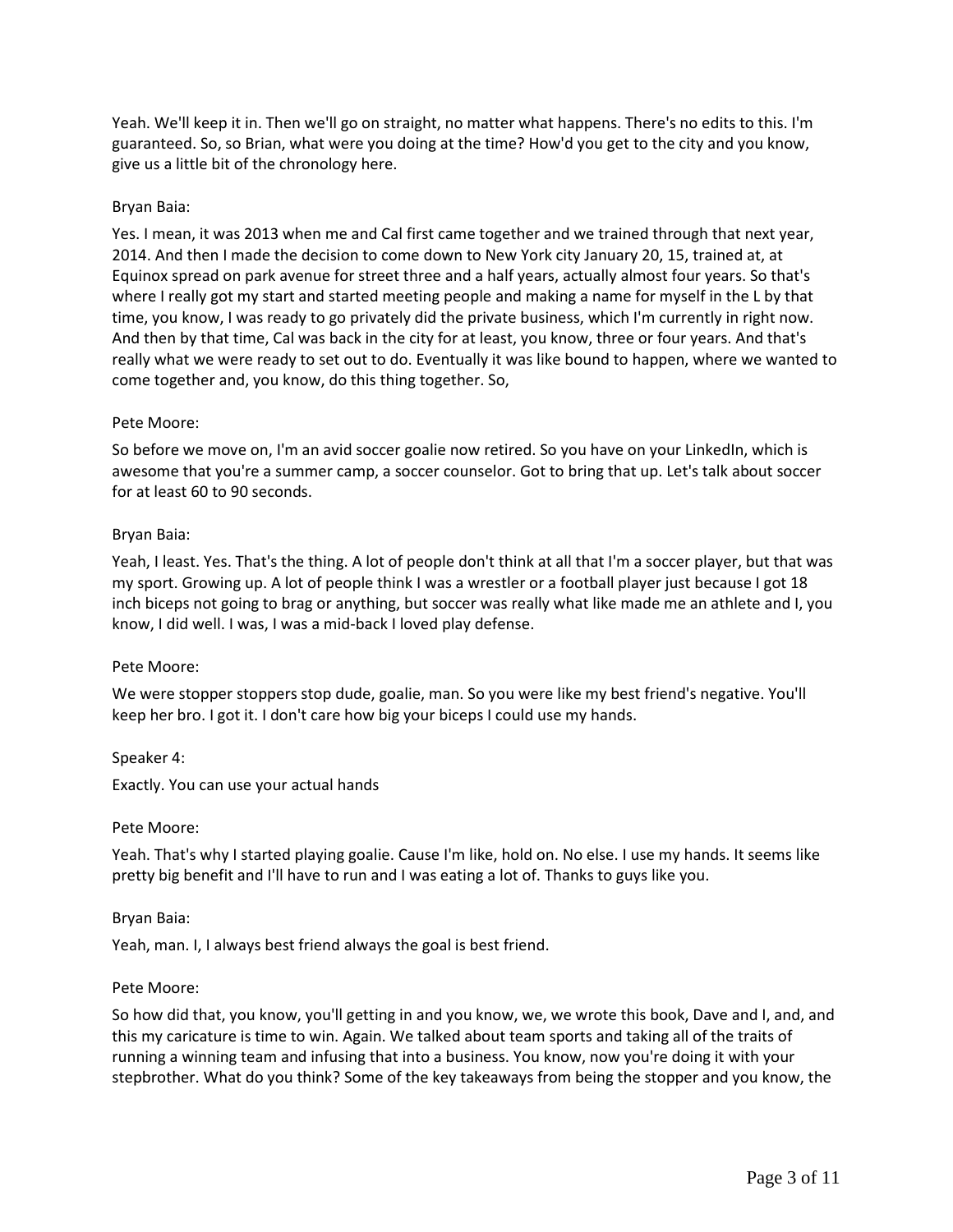last line of defense, except for me, you know, and you know, making sure that the team doesn't lose and then let it let other people win. How do you kind of think through that as an analogy?

# Bryan Baia:

I mean, honestly, my position as a stopper on the soccer field is probably the most firm analogy for how I am in a business world, because it is more predominantly a defensive position, but when given the opportunity you take the offense. So for me, like I'm always very good and was on the field, very good at being able to hesitate other people's movements and I could stick, I could get the ball from anybody. So it's almost one of those things where, you know, I can see the fields and I can understand the movements and hesitate. And when it's time for me to take that next step over the line and go to the goal, that's what I do best. So I think really that is, you know, funny enough, probably the best analogy for how I operate as a businessperson and in general. Yeah.

### Pete Moore:

And Calvin, what you were when you were going through high school, you know, what, what were your, you know, I I've seen some of your Instagram, so I'm not going to, you know, comment on, on some of your posts, but you know, and there's a little kid carrying a kettlebell. It looked like he was on some train tracks a little bit weird, but you know what, give us your kind of, and you know, what, I'm, you know exactly what I'm talking about. It's a weird photo, weird angle. It looks like wooden train tracks. We're going to post that in the show notes. Calvin what's give us your background on sports and fitness.

### Bryan Baia:

Yeah, I was, I was a two-way athlete all throughout. It says being a kid all throughout high school, I played basketball. I played AAU basketball and I also played football. When I was a junior, my, my team, we won a state championship. We were one of the best teams in New York state at the time. And essentially I, I converted over into the fitness industry because I had a pretty extensive career with a fitness modeling and I was going pretty hard at it for about a year and a half, two years. And then it was just, it was time to opt out of the modeling industry. Just wasn't for me, lot of, a lot of nonsense going on, but I still love fitness. I just always had that passion that drive for sports. And I knew that I was no longer going to be competing at that level.

# Bryan Baia:

So I was like, like, how can I still give that intensity? How can I still be on that scene? And my first way of doing so was when I got into training when I got into coaching and I've got to really be hands-on and essentially be like the strength and conditioning coach for my local high school. So I dealt with all like student athletes. I prepped them all to get ready for whatever their respective sports were in colleges that they were going to. So I kind of just took that passing from basketball and football all throughout town and just converted it into being able to coach and just give it back to the youth. So

# Pete Moore:

It's amazing. You know, we just, just as an aside, something you guys should know about, we invested in a company called the athlete book.com, which is basically like an indeed.com for D one D two D three athletes to get into the halo sector, you know, health and fitness, because there's no reason why a guy who's playing division one football right now should go and take, you know, a corporate job at an accounting firm or, you know you know, enterprise rental car when they can go and strap on an orange theory shirt and basically just continue their team, you know, workouts and like help other people and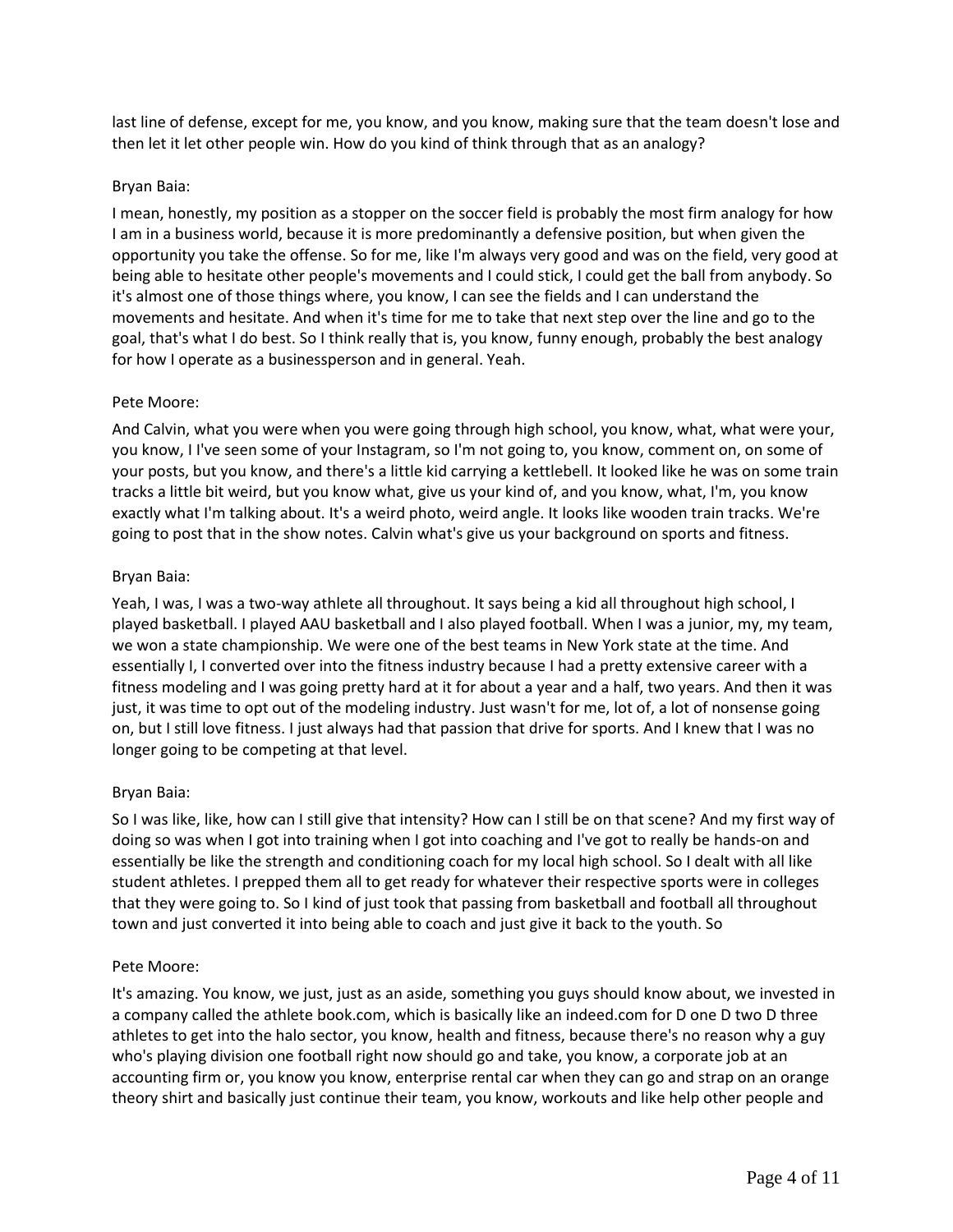infuse that same intensity and into like the general public, it should be almost like a, like a priority sick, give me the best, like 10,000 NCAA athletes that are graduating and let's get them into the fitness industry. And if they don't get in, for whatever reason, then go get a corporate job and, you know, wear a suit. But like, I'm sure it was one of benefits. I mean, Brian, you know, what, where do you give us your point of view on

# Bryan Baia:

It's like the, that's like the con body model, but for people that haven't committed, aggravated assault, but you know, it's a smart thing. It's a really good thing for people to do. If that's already their skillset, it's already their skillset. So, you know, it's why send somebody right into corporate job if like, cause then you see with a lot of these types of people that go from being like this, you know, high level athlete to go straight to corporate job, you also see these big dips in motivation. And then you see the dips and habits and these people, like, they don't know how to assimilate without that constant whether it be like this constant progress towards fitness or athletics, then they have this 180 and they don't know how to simulate. And then they go through this period of time where they're either like gaining weight depressed or just like, don't have that same vigor. So like that's why it can be so beneficial to, you know, put them right into these programs. Yeah.

# Pete Moore:

So now you guys are you running life fitness classes, you got a spun out and this is your, your full-time thing. You're not, you know, training any other clubs anymore. And you're doing a lot of online, you know, I saw the announcement on obey. So, you know, give, give us a little commentary on what is the business right now and, you know, what are the top two things people should be thinking about when they think about the business?

# Bryan Baia:

Yeah, I mean, in, in terms of the partnership with obey, which, you know, we've been again, like steadily working towards that type of opportunity, but not necessarily always thought of that as something that we would hit. But you know, from, from the beginning, when we first had our initial product is the extended family program over COVID the, the quarantine, we ended up making a service for people, you know, just where we could meet with them once a week on zoom gave them a program to work out, to kept in touch with them, gave them goals or help them understand how to set goals. And that was what we first did after we were making like content just together upstate. And we're like, okay, let's get an idea for how we can really serve the people. So then this is our service and we kept it over time until we were ready to get back in person and train.

# Bryan Baia:

And then we, we also developed the train as B app, which was more of like, again, that was just like streamlining the process. And like we held all the videos that we had and the programs in a, like a play book style format where you could just sign into your you could just sign right into your portal and everything will be customized for you. So it was less backend work for us. And then now that we have this next phase of in-person where we got classes running again, we ended up linking up with obey, which is like a perfect opportunity to just get it back onto people's screens with less work on our end to be able to like, you know, get ourselves out there and get exposure. Because over time it's like from the beginning, we were doing the most backend work and just creating it all ourselves, and then we got some help and we just started streamlining it. And now we're fully streamlined into this full production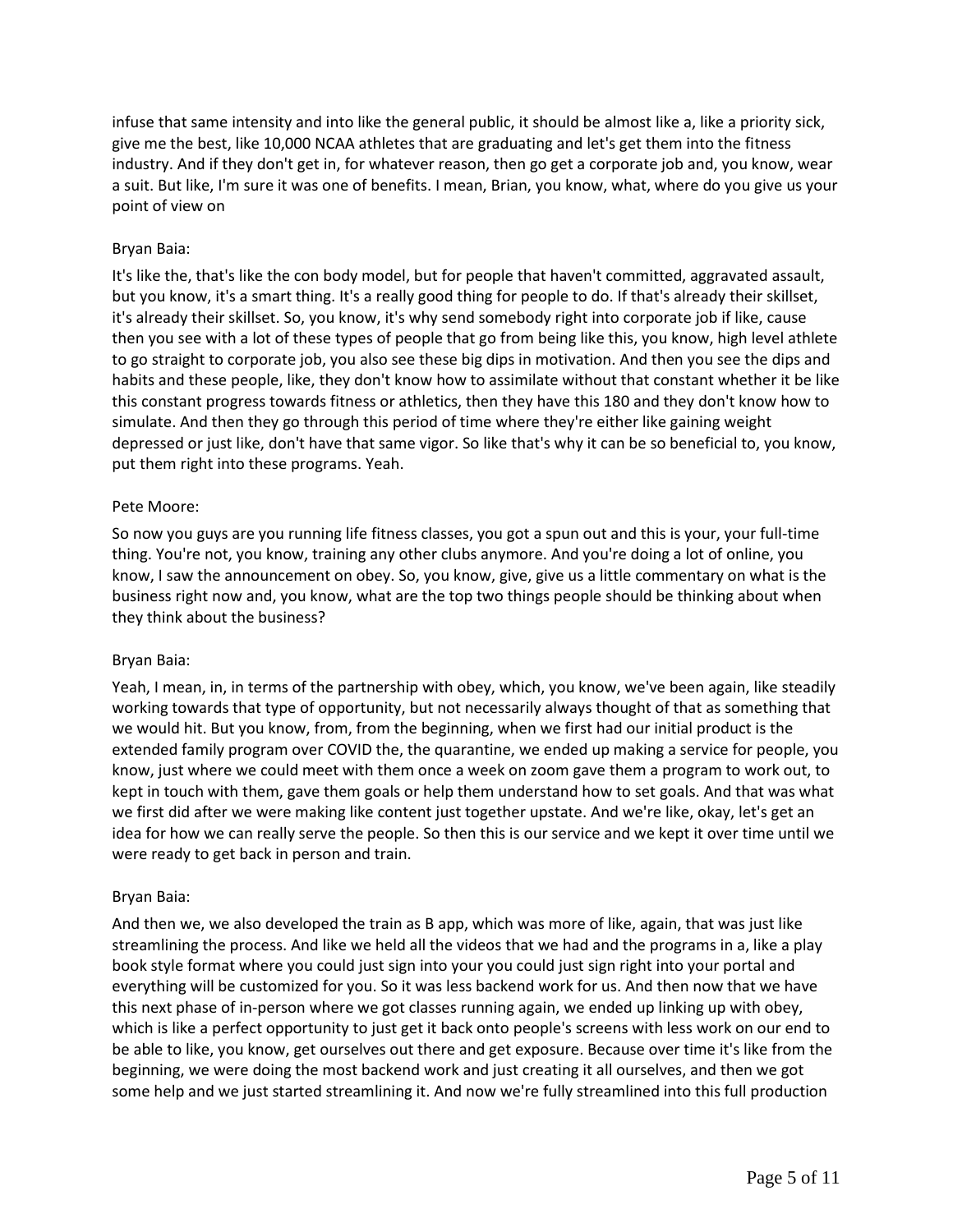studio where we just go in and do our thing and we can get exposure for what we're doing on the ground. So that's been nice.

### Pete Moore:

Yeah. Calvin, how, when you were working on this part of the business and I'm going, I want to get in, I want to get deep into like your guys' psychology. Cause I think fitness companies need to understand your psychology that you don't want to, you don't want to care. I don't want, I don't want to hear about what the latest apple update is and how I got to modify the code or what I have to do on the technology side. Like I'm a content creator and that is my lane. And I got a lot of lane and, you know, what's underneath the workings of that. Somebody else has got to do it and I'll pay for it, but I'm, I'm not getting into the weeds on that. So Calvin, how does you think about like, I'm not going to become a technology company or like we got two people here, which one of us is going to figure this out and maybe he's like either of us.

# Calvin Martin:

Yeah, no. I mean, that's definitely a conversation that we had during COVID that we have when we came back and that we still have to this day, just because it becomes exhausting. And our biggest thing is like in the beginning and Brian can attest to this, like everyone's in front of their computers and in front of their phones during pointing, that's all we had. So like at the time for him and I to match that with work and just like promoting and being on there and emailing and doing all that stuff, it was fine because none of us had a choice. None of us could step outside and that's what everyone was doing. And that was the way that we were to recruit the members that we had at the time, but who we are as people and as coaches, the way that we connect and really build our brand is when we get in front of people, the moment that we got back to New York in the moment that we were able to be face-to-face with people and was safe.

# Calvin Martin:

That's when we saw us really start to go up another level and we go back and forth with responsibilities. And that's the best thing about a partnership and him and I are still learning as we go, but we've always known that like one another is going to be accountable. And I think that's the best about what we have going on. So just like even now, like him and I would go back and forth as far as social media is concerned. And like we've already began to kind of like, have people help us out with certain things, because now we just, we just don't need to do that part of the business. Like you said, our strengths are being in front of people and coaching and making sure that we're getting the best out of our members. And as far as like the other aspect is concerned, like there's people that do that. So it's just,

#### Bryan Baia:

Switched it up or now it's now it's definitely grown.

#### Pete Moore:

I want to take a minute and tell our audience about two awesome workout recovery products I've been using for the last 18 months from higher dose.com leader in infrared technology for athletes. Like all of us are, we're an investor in the company. That's not why I'm telling you this. I'm telling you this because it works. Got an infrared sauna blanket. I hop in there, I'll listen to some podcasts, burn, 800 calories, go to med detox and a PEMF, which is a pulse electromagnetic field crystal mat that I lay on. And I recalibrate my cells to denormalize level the earth. You got somebody you like, and you're looking for a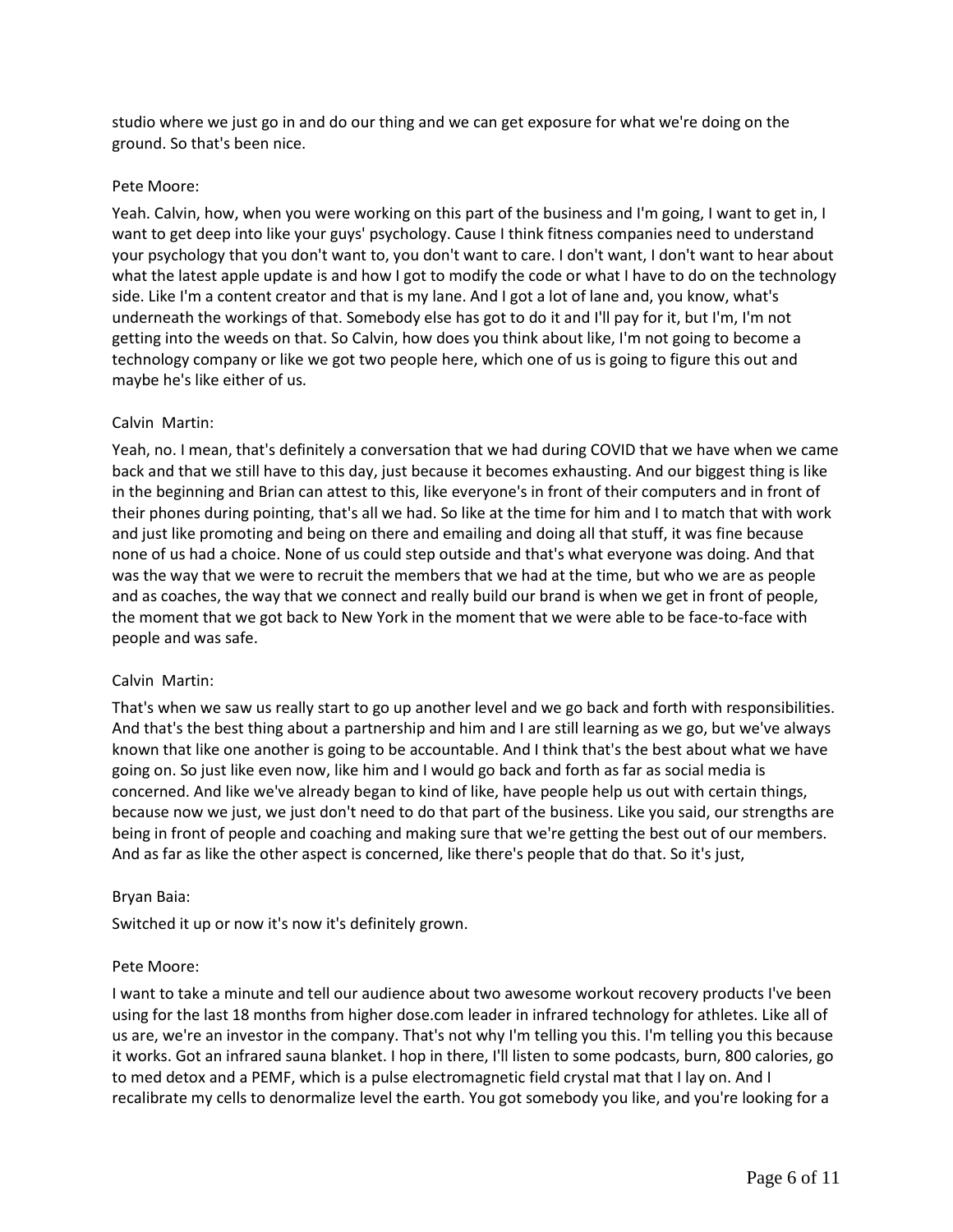pretty awesome gift. They will love it. You could use this code halo seven five, get \$75 off, and you will not be disappointed higher dose.com, promo code halo 75. And now let's get back to our regularly scheduled program.

# Pete Moore:

Somebody said to me other day, I don't remember who it was. We'll give it a street cred anonymous. If somebody said to me, I don't work in my business right now, I work on my business and like, I got people that are running it and I'm driving it. And if I can drive it, then they could go faster. You know what I mean? So, so when you think about some of these health club operators that are trying to retain, let's not, let's just make this on your view of like your psychology as, as a, you know, celebrity trainers and coaches, you know, how do bricks and mortar companies, you know, like whether it's a crunch or an Equinox or New York sports clubs or LA fitness, let me name enough. Not to be specific. How do they get guys that are up and comers to say, look, I want to work in, in this business with you. I'm not going to go and run off and do my own thing. I'm not ready to do that. But there's certain things I need, you know, I need, I need you to promote me. I need you to, it's got to be my Instagram. It can't be your Instagram. How do you, how do, how would you advise if you said I got a consulting business now managing talent, like you are, how would you talk to those people and say, this is how you got to treat your trainers. If you want to keep,

### Bryan Baia:

That's always a, that's the golden question. And of course it always depends on a well, you know, well derived incentive structure, but like, especially now because of the ability to get yourself out there and have people liked you for whatever, it may be, your look, your personality, just because of Instagram and maybe by your service. It's really important for like gym owners or whoever to like really just allow the coach to like, be their own person and have their own thing and just kind of give them, give them the resources and give them also, you know, have them understand their responsibilities that they have in terms of, you know, dealing with clientele and just making the client happy and having a system in place to where you have a new coach come in, whether it's okay in its traditional sense where someone comes in a training under you, you probably have the network to get this person to client.

# Bryan Baia:

You own the gym. Okay. So obviously you're going to take a percentage of that client that you just gave this person, and that's usually how it will happen. But again, it's, it's in fitness. Your personality is the main digits. What separates you from anyone else? Because anyone can give you a workout program, but there's something that you know, no one can ever take away from either Calvin or I, and that's our personalities and that's the thing that's non replaceable. So like it's important to be that motivator and to be, you know you know, the most that you can be for these clients and to have, you know, managers or gym owners, you know, instill that into their coaches. Got you.

# Pete Moore:

So Calvin back to you for a second, Jason question, if I understood you, I can't get my instructors back. They've already left. They got their, you know, booming Instagram, or, you know, maybe some fee services set up should one of the ideas, would it be to like, have somebody change their mentality and say, you know what? I'm like the, I'm like a little mini Madison square garden and I got 4,000 square feet and I'm going to go to guys like you and say, Hey, do you want to work? You want to take over my studio and I'll have like a, like a rotating banner and I'll be like, Madison square garden. You guys show up, you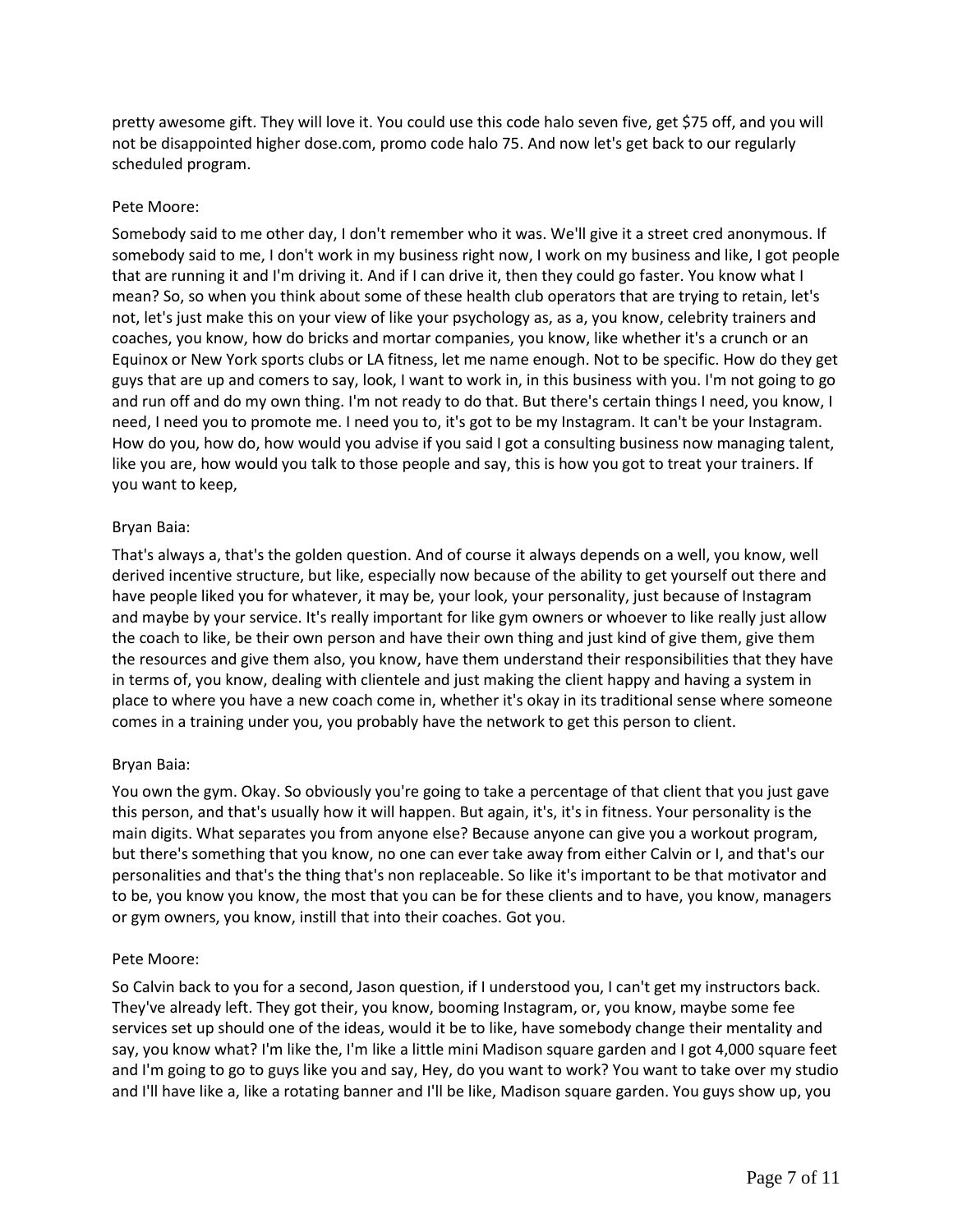like three days a week. Yeah. We'll get somebody else to opiate three days a week. Like the Nixon, me and the Rangers. Should I be, should I be think of myself as like, maybe I'm a live event space? Like what, what, how would you react to that?

### Calvin Martin:

Yeah, a hundred percent. Right? Because MSG is, is known as the Mecca for multiple reasons. For, from everything, from sports to concerts, to everything. It's not just one lane. So like if you're someone who has the space and the space is fantastic, but the only thing that you lack is the ability to bring people in, then yeah. Then go find the talent that need a home, especially in a time like now where independent trainers and people who are really thriving on their own, like, there's really no one spot for people to kind of like consider it their home and to bring their, their communities too. So I feel like that makes the most sense. And then now you're just known for being open and allowing all these different talents to come in and you don't have a particular bias as to who, who goes through your door, you're looking at it. You know what I mean? And now you're expressing the off, I mean, at the end of the day, right. That's, that's all you're worried about. You're worried about numbers and you want to establish a community. So if you have the space, then allow those people to come through and, and provide that service.

### Pete Moore:

So, you know, you think about bars and you think about, you know, all like, you know, when I, when I was living in New York city, I was going out just pause there for a second as if I stopped going out. Right. So when I used to go out like three weeks ago when I stopped now, so, you know, you think about like every artist, like, or a comedian, right? A comedian goes to like five different comedy clubs at night in New York city. Right. And a band will come in and they'll go to Irving place. You know, they'll go to Webster hall. This might be all like circuit 1996, by the way, places might be closed right now. Right. Yeah. But does that place still open or is it now like a, like a reauthorized condo?

#### Bryan Baia:

Right. And I shut it down.

# Pete Moore:

I'll meet you there on Friday and just get Brian back to you. Like, is there like going to be like this cosmic change and do you think of yourself? Cause it's kind of like, Hey, I'm an artist, I'm a rock star and I'm going to play or I'm going to go do a fitness class wherever I want, whenever I want, whether it's public or private, like just give me 3000 square feet. Bring it.

#### Bryan Baia:

Yeah. Yeah. If like, as a, if you have a brick and mortar and if you don't clearly and strongly staff knowledge you know what your brand is or what you provide, then it's going to be really hard to make money or be strong. Like, because it's the talent is everything. Now you better have a place, have a clean place, create a great environment and let people know what your place is and what the brand is. Because if you don't get that down, then you're going to be in a terminal in turmoil. Because like, again, it's like the whole thing with gatekeepers. Like people don't need gatekeepers as much. Like if you own a space in the city and if you're not like have a system where you're in full control of like who's coming and who your trainers are and the other streams of revenue that the brand generates, and you were just like expecting people to come in and like, all right, people come in cool. Like it's going to be a hard time to be successful in that.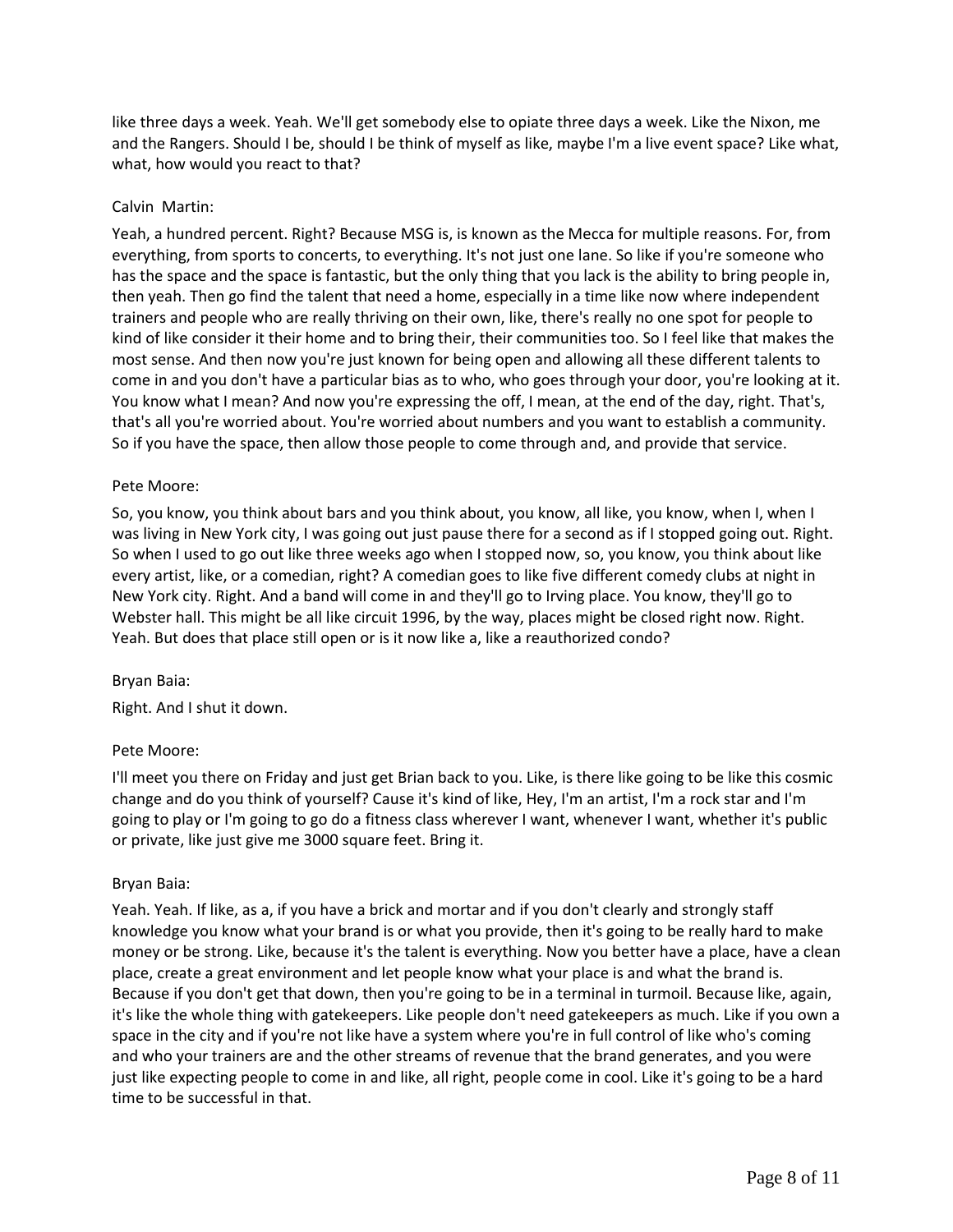# Pete Moore:

I mean, I think the reason why these conversations are necessary is because there's going to be people listening and they're going to forward it to somebody basically telling people what to do right now. This is my call to action. If you show one that owns a bar or a restaurant has 3000 square feet or as a fitness studio, that's failing. Tell them to go on Instagram, find somebody within a five or 10 mile radius is doing virtual workouts. If you're a club as a celebrity artist, just like you would do in like south Jersey, get somebody to play get the car so you can sell beer, right? Like change this around and say, I don't play the talent. I need to go and host the talent.

# Speaker 4:

Exactly. Exactly. You need to be housed. There's this kid, Steve will do it there. This kid is like 23 years old. I watched their all the time. There's this kid, his name is Steve. We'll do it on YouTube.

# Pete Moore:

Well, is that his last name or Steve? His first name will

# Speaker 4:

Calls himself because he became popular by chugging, like 24 Coronas in under a minute. So let's just say, he's talking about bars. We got this, this kid. Oh yeah. Yes. But this kid is now known for being this party animal. So Hey, contact this dude to come to your bar. And then once people know that he's there, he's a pro drinker. I want to drink where the frozen

### Bryan Baia:

It's almost like they don't want to give a little bit to grow anymore. You know what I'm saying? It's always like, not everything needs to be like, I have this establishment. It's no, it's sexy. It's this it's that \$300. Like, no, like people are more important or of like still like giving away free sessions. I mean, Brian and I, I'm 32 years old. I, I still make sure that I give a free personal training session to a client for the first time. Why not? It's an hour of my time, but I know that'll take me further away. Right? Like people don't do that anymore.

# Pete Moore:

Yeah. I hear ya. I hear so what is the, some of the things? So we got the obey online, you know, that, that you guys are, you know, taking this to another level after we get that kid with the kettlebell off the train tracks, that will be all safe for PC issues. I got to

Speaker 4:

Find, he's talking about the kid on the peer

Pete Moore:

To peer with the kettlebell, man. I started looking at train track.

Speaker 4: Come on buddy. Two more sets.

Pete Moore: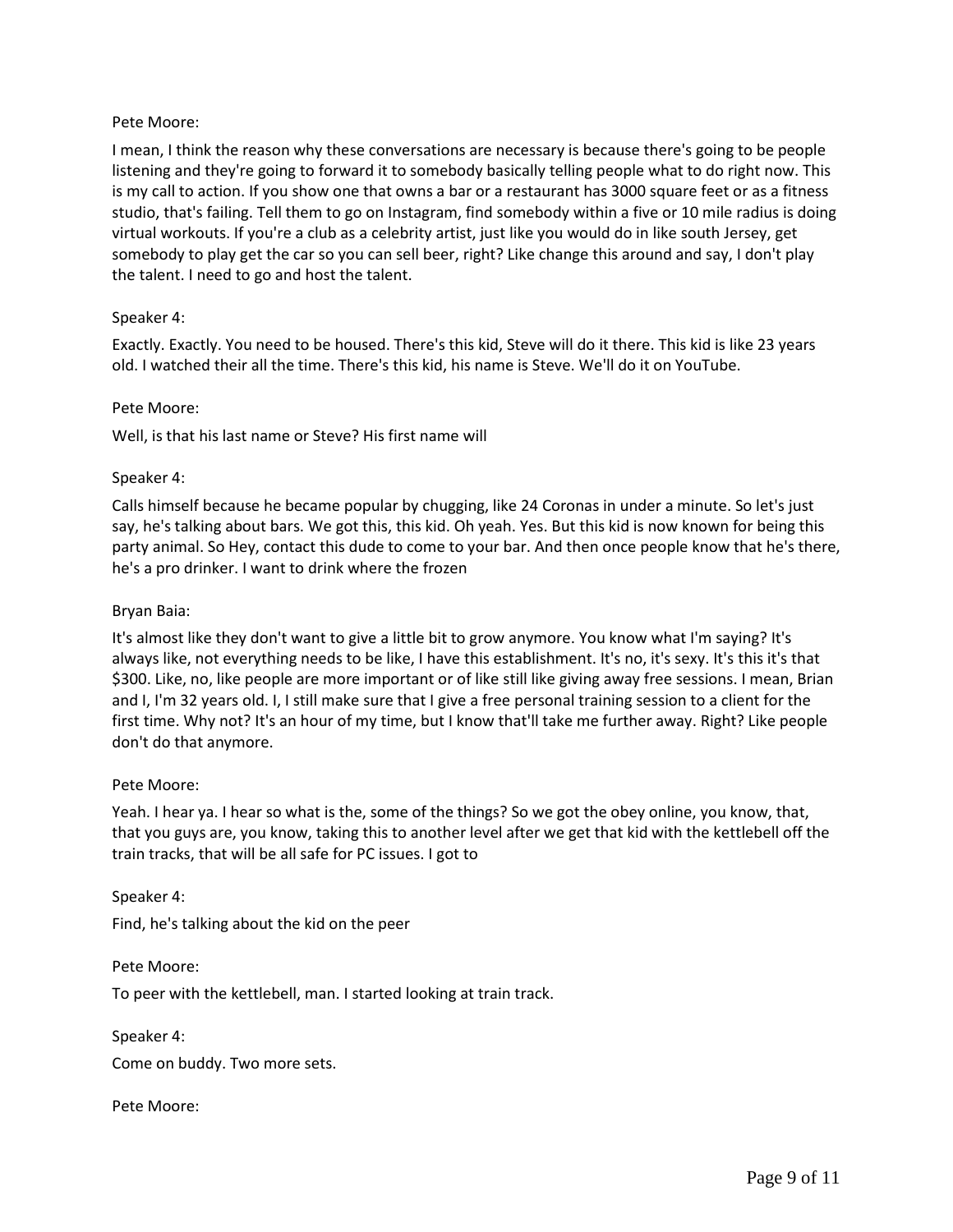Little guy will get you off the tracks, close Lord. Yet. It's a hundred feet not shaky. Boy. Finish up your workout. That would be an interesting way to get people to do maybe a boot camp on a on a bridge over troubled waters. No, with an oncoming train, that'll finish his workout.

Speaker 4: This is a new fear factor.

Pete Moore: It's like, this is like the stepbrothers squid sequel.

Speaker 4: Exactly. I think entertaining.

# Pete Moore:

I totally lost my train of thought. What was I even talking about? Oh yeah. Okay. So my point was, so the point was, you know, we got, we got things going on online. What's going on, on the bricks and mortar side, or what do you want to be doing on a daily basis? You know? Cause as Calvin mentioned, I got to get in front of so many in person. That's I thing, our thing,

# Bryan Baia:

I mean, it's right now it's the class. I mean our classes we're doing now three a week. We both have our single class during the week. And then we do stepbrothers Saturdays, which is where we get all of us together and we do a bigger class, but that's the thing we've been lucky to be able to do very fortunate that we have these locations that we can go bring all of these people to usually it's, that's the personal training side where you can bring one person to this spot that you can train at. But we've kind of been able to get in this position where we're able to bring big classes with our brands, like into these gyms that we're collaborate with, whether it brings more exposure to the gym. Cause we have so many people coming through, like our stepbrother's name has just been able to attract people to these places. So like that's very valuable.

# Pete Moore:

That's awesome. So guys in closing here, you know, we always like to collect as many quotes as we can from guys like yourself to keep things going and have other people motivated. So cab what's one of the quotes you go to,

# Calvin Martin:

I'm going to have to go to the goat. My favorite there's a Washington and my mother, my mother put me on to this. She used to tell me this one and he said, do what you have to do so you can do what you want to do. So those early mornings at 4:30 AM or Brian texted me, says we have X, Y, Z to complete today. And I really want to tell him to go off. I'm like, you know what? You know what it's okay, because we're doing exactly what we have to do. We're putting in the hours where we're not making excuses. We're doing exactly what's necessary now, but I'm telling you in five, 10 years, we're going to be doing what we want to do. And we're going to have all the time to our hands. And that's, what's most important is to make sure that we have time or we dictate our time. So shot the Denzel. It's got a lot of great. Yeah,